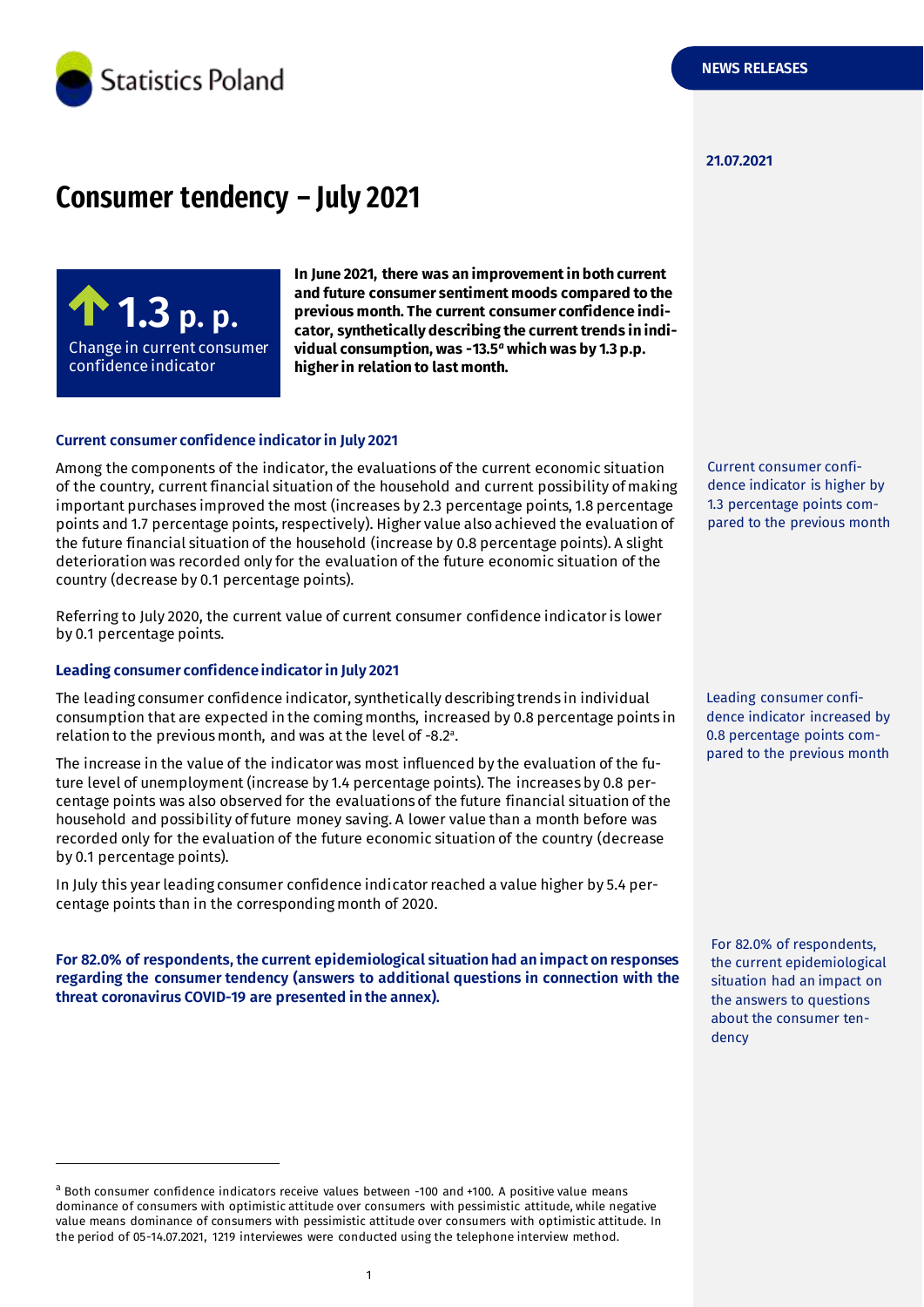#### **Table 1. Current consumer confidence indicator**

| Survey period |                                            | Changes in the house-<br>hold's financial condition: |                   | Changes in general eco-<br>nomic situation of the<br>country: |                  | Current ma-        | Current con-                  |  |  |
|---------------|--------------------------------------------|------------------------------------------------------|-------------------|---------------------------------------------------------------|------------------|--------------------|-------------------------------|--|--|
|               |                                            | over the                                             | over the          | over the                                                      | over the         | jor purcha-<br>ses | sumer confi-<br>dence indica- |  |  |
|               |                                            | last 12                                              | next 12           | last 12                                                       | next 12          |                    | tor                           |  |  |
|               | Year Quarter<br>Month                      | months                                               | months            | months                                                        | months           |                    |                               |  |  |
|               |                                            | a                                                    | b                 | C                                                             | d                | e                  |                               |  |  |
|               | balance of evaluations in percent<br>Years |                                                      |                   |                                                               |                  |                    |                               |  |  |
| 2007          |                                            | $-10.9$                                              | $-1.9$            | $-17.7$                                                       | $-6.6$           | 1.3                | $-7.1$                        |  |  |
| 2008          |                                            | $-10.6$                                              | $-4.5$            | $-16.6$                                                       | $-9.7$           | 1.2                | $-8.0$                        |  |  |
| 2009          |                                            | $-18.1$                                              | $-11.1$           | $-40.0$                                                       | $-26.5$          | $-16.1$            | $-22.3$                       |  |  |
| 2010          |                                            | $-17.2$                                              | $-8.2$            | $-31.2$                                                       | $-18.9$          | $-9.2$             | $-16.9$                       |  |  |
| 2011          |                                            | $-22.4$                                              | $-14.6$           | $-41.5$                                                       | $-30.8$          | $-15.9$            | $-25.0$                       |  |  |
| 2012          |                                            | $-25.4$                                              | $-18.5$           | $-46.5$                                                       | $-38.0$          | $-19.3$            | $-29.5$                       |  |  |
| 2013          |                                            | $-21.9$                                              | $-13.6$           | $-45.2$                                                       | $-31.2$          | $-21.6$            | $-26.7$                       |  |  |
| 2014          |                                            | $-15.7$                                              | $-7.3$            | $-29.9$                                                       | $-18.4$          | $-13.7$            | $-17.0$                       |  |  |
| 2015          |                                            | $-10.7$                                              | $-2.8$            | $-21.5$                                                       | $-11.4$          | $-8.2$             | $-10.9$                       |  |  |
| 2016          |                                            | $-3.9$                                               | 0.9               | $-11.0$                                                       | $-9.4$           | $-2.5$             | $-5.2$                        |  |  |
| 2017          |                                            | 0.1                                                  | 2.8               | 1.8                                                           | $-1.8$           | 9.2                | 2.4                           |  |  |
| 2018          |                                            | 0.6                                                  | 3.6               | 8.7                                                           | 2.8              | 12.8               | 5.7                           |  |  |
| 2019          |                                            | 4.8                                                  | 6.3               | 9.7                                                           | 1.2              | 16.4               | 7.7                           |  |  |
| 2020          |                                            | $-6.5$                                               | $-8.4$            | $-24.9$                                                       | $-29.1$          | $-13.4$            | $-16.4$                       |  |  |
|               |                                            |                                                      |                   | Quarters                                                      |                  |                    |                               |  |  |
| 2020          | T                                          | 1.8                                                  | 2.0               | 2.4                                                           | $-8.7$           | 13.1               | 2.1                           |  |  |
|               | Ш                                          | $-9.5$                                               | $-19.7$           | $-32.3$                                                       | $-47.8$          | $-34.0$            | $-28.7$                       |  |  |
|               | Ш                                          | $-5.9$                                               | $-4.6$            | $-27.8$                                                       | $-21.7$          | $-12.7$            | $-14.6$                       |  |  |
|               | IV                                         | $-12.4$                                              | $-11.5$           | $-41.9$                                                       | $-38.0$          | $-19.8$            | $-24.7$                       |  |  |
| 2021          | L                                          | $-13.2$                                              | $-8.9$            | $-48.4$                                                       | $-34.1$          | $-17.7$            | $-24.4$                       |  |  |
|               | Ш                                          | $-8.5$                                               | $-5.2$            | $-38.6$                                                       | $-22.7$          | $-11.5$            | $-17.3$                       |  |  |
|               |                                            |                                                      |                   | Months                                                        |                  |                    |                               |  |  |
| 2020          | 03                                         | 1.9                                                  | 1.7               | 1.5                                                           | $-10.1$          | 11.5               | 1.3                           |  |  |
|               | 04                                         | $-9.1$                                               | $-30.5$           | $-30.5$                                                       | $-64.5$          | $-47.3$            | $-36.4$                       |  |  |
|               | 05                                         | $-11.0$                                              | $-19.6$           | $-35.6$                                                       | -48.9            | $-35.7$            | $-30.1$                       |  |  |
|               | 06                                         | $-8.3$                                               | $-8.9$            | $-30.8$                                                       | $-30.1$          | $-19.0$            | $-19.4$                       |  |  |
|               | 07                                         | -5.5                                                 | $-3.3$            | $-24.4$                                                       | $-18.4$          | $-15.7$            | $-13.4$                       |  |  |
|               | 08                                         | -4.4                                                 | -5.1              | $-29.4$                                                       | $-24.4$          | $-12.6$            | $-15.2$                       |  |  |
|               | 09                                         | $-7.8$                                               | $-5.5$            | $-29.7$                                                       | $-22.4$          | $-9.8$             | $-15.0$                       |  |  |
|               | 10                                         | $-9.0$                                               | $-8.9$            | $-33.7$                                                       | $-31.4$          | $-17.1$            | $-20.0$                       |  |  |
|               | 11                                         | $-13.2$                                              | $-15.5$           | $-46.2$                                                       | $-45.9$          | $-25.1$            | $-29.2$                       |  |  |
| 2021          | 12                                         | $-15.0$<br>$-12.9$                                   | $-9.9$            | $-45.7$                                                       | $-36.7$          | $-17.1$            | $-24.9$<br>$-25.1$            |  |  |
|               | 01<br>02                                   | $-13.2$                                              | $-11.1$<br>$-7.8$ | $-48.6$<br>$-50.2$                                            | $-35.7$<br>-35.0 | $-17.1$<br>$-20.0$ | $-25.2$                       |  |  |
|               | 03                                         | $-13.4$                                              | $-7.7$            | $-46.3$                                                       | $-31.5$          | $-16.0$            | $-23.0$                       |  |  |
|               | 04                                         | $-11.9$                                              | $-8.1$            | $-44.5$                                                       | $-31.4$          | $-16.7$            | $-22.5$                       |  |  |
|               | 05                                         | $-5.7$                                               | $-3.1$            | $-37.3$                                                       | $-16.7$          | $-10.1$            | $-14.6$                       |  |  |
|               | 06                                         | $-8.0$                                               | $-4.3$            | $-33.9$                                                       | $-20.0$          | $-7.8$             | $-14.8$                       |  |  |
|               | 07                                         | $-6.2$                                               | $-3.5$            | $-31.6$                                                       | $-20.1$          | -6.1               | $-13.5$                       |  |  |
|               |                                            |                                                      |                   |                                                               |                  |                    |                               |  |  |

Current consumer confidence indicator is the average of balances of evaluations changes in the household's financial condition, changes in general economic situation of the country and currently made major purchases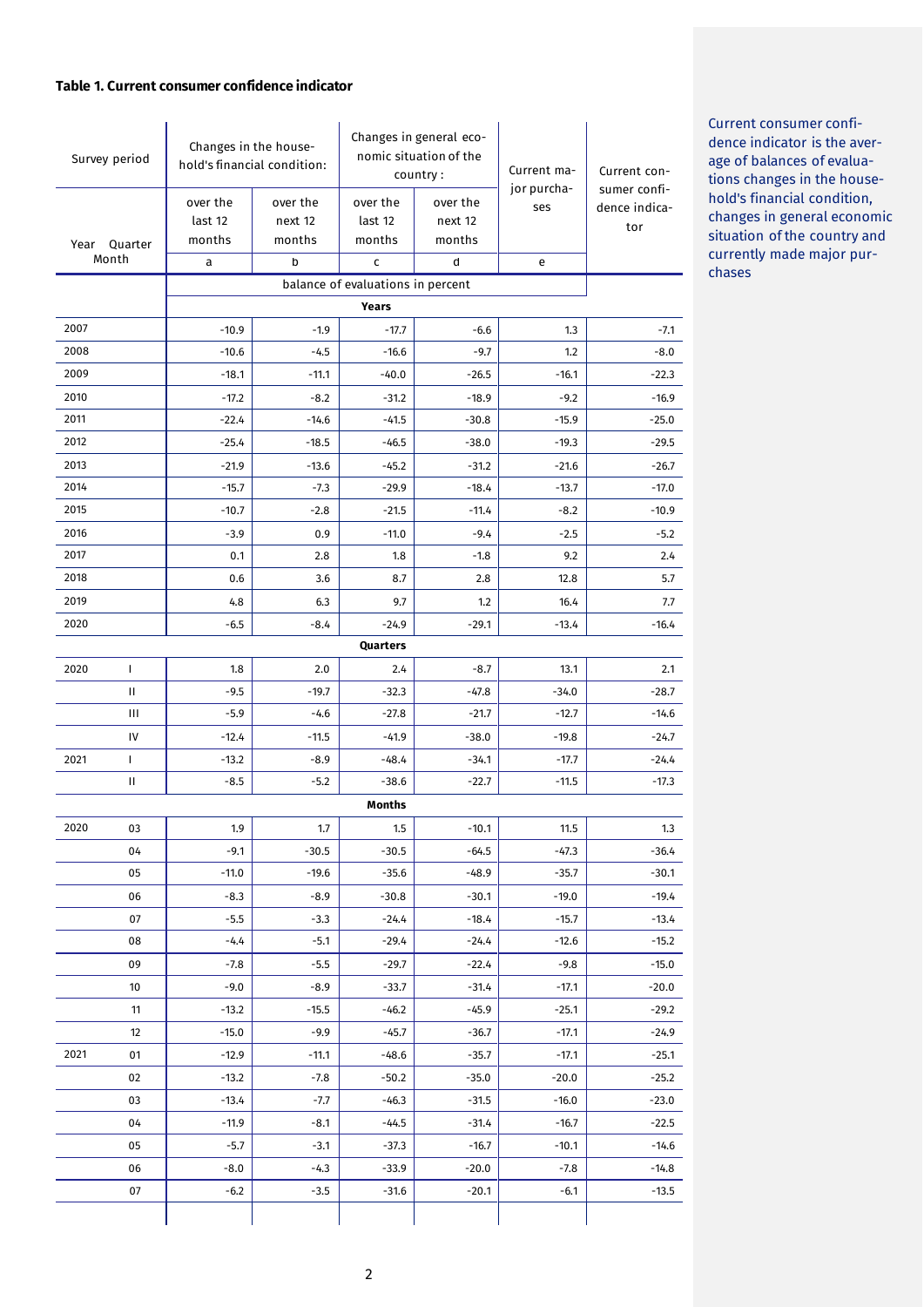

#### **Chart 1. Current consumer confidence indicator and its component values by month in 2018–2021**

**Chart 2. Current consumer confidence indicator and its component values by years**



Current consumer confidence indicator

Changes in the household's financial condition over the last 12 months

- Changes in the household's financial condition over the next 12 months
- Changes in general economic situation of the country over the last 12 months
- Changes in general economic situation of the country over the next 12 months
- Current major purchases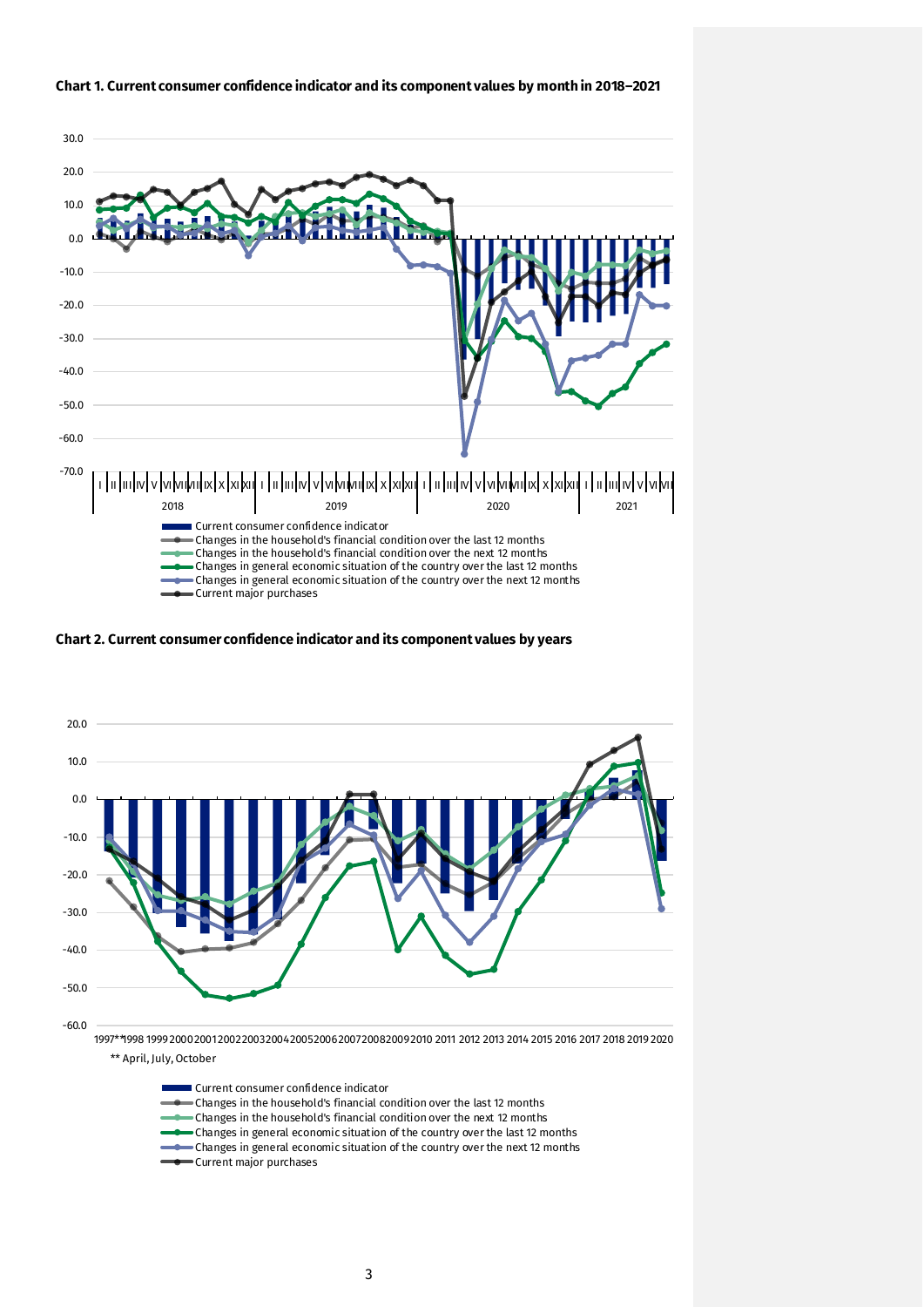#### **Table 2. Leading consumer confidence indicator**

| Survey period<br>Quarter<br>Year<br>Month |    | Changes in the<br>household's fi-<br>nancial condi-<br>tion<br>b | Changes in gen-<br>eral economic<br>situation of the<br>country<br>d | Changes in unem-<br>ployment (with in-<br>verted sign)<br>f | Propensity<br>to save (in<br>future)<br>g | Leading<br>consumer<br>confidence<br>indicator |
|-------------------------------------------|----|------------------------------------------------------------------|----------------------------------------------------------------------|-------------------------------------------------------------|-------------------------------------------|------------------------------------------------|
|                                           |    |                                                                  |                                                                      |                                                             |                                           |                                                |
|                                           |    |                                                                  |                                                                      | balance of evaluations in percent<br>Years                  |                                           |                                                |
| 2006                                      |    | $-6.1$                                                           | $-13.0$                                                              | $-6.3$                                                      | $-48.3$                                   | $-18.5$                                        |
| 2007                                      |    | $-1.9$                                                           | $-6.6$                                                               | 17.6                                                        | $-40.7$                                   | $-7.9$                                         |
| 2008                                      |    | $-4.5$                                                           | $-9.7$                                                               | 5.1                                                         | $-37.2$                                   | $-11.6$                                        |
| 2009                                      |    | $-11.1$                                                          | $-26.5$                                                              | $-54.6$                                                     | $-37.1$                                   | $-32.5$                                        |
| 2010                                      |    | $-8.2$                                                           | $-18.9$                                                              | $-34.4$                                                     | $-32.0$                                   | $-23.5$                                        |
| 2011                                      |    | $-14.6$                                                          | $-30.8$                                                              | $-37.0$                                                     | $-36.1$                                   | $-29.8$                                        |
| 2012                                      |    | $-18.5$                                                          | $-38.0$                                                              | $-53.3$                                                     | $-36.9$                                   | $-36.7$                                        |
| 2013                                      |    | $-13.6$                                                          | $-31.2$                                                              | $-53.7$                                                     | $-36.1$                                   | $-33.7$                                        |
| 2014                                      |    | $-7.3$                                                           | $-18.4$                                                              | $-31.1$                                                     | $-30.5$                                   | $-21.8$                                        |
| 2015                                      |    | $-2.8$                                                           | $-11.4$                                                              | $-19.7$                                                     | $-26.3$                                   | $-15.1$                                        |
| 2016                                      |    | 0.9                                                              | $-9.4$                                                               | $-7.8$                                                      | $-18.0$                                   | $-8.6$                                         |
| 2017                                      |    | 2.8                                                              | $-1.8$                                                               | 8.5                                                         | $-10.6$                                   | $-0.3$                                         |
| 2018                                      |    | 3.6                                                              | 2.8                                                                  | 12.6                                                        | $-7.5$                                    | 2.9                                            |
| 2019                                      |    | 6.3                                                              | 1.2                                                                  | 7.7                                                         | 0.8                                       | 4.0                                            |
| 2020                                      |    | $-8.4$                                                           | $-29.1$                                                              | $-39.4$                                                     | $-0.9$                                    | $-19.5$                                        |
|                                           |    |                                                                  |                                                                      | Quarters                                                    |                                           |                                                |
| 2020                                      | L  | 2.0                                                              | $-8.7$                                                               | 0.3                                                         | $-0.4$                                    | $-1.7$                                         |
|                                           | Ш  | $-19.7$                                                          | $-47.8$                                                              | $-68.9$                                                     | $-8.8$                                    | $-36.3$                                        |
|                                           | Ш  | $-4.6$                                                           | $-21.7$                                                              | $-38.5$                                                     | 3.5                                       | $-15.3$                                        |
|                                           | IV | $-11.5$                                                          | $-38.0$                                                              | $-50.7$                                                     | 2.1                                       | $-24.5$                                        |
| 2021                                      | L  | $-8.9$                                                           | $-34.1$                                                              | $-47.4$                                                     | 3.4                                       | $-21.7$                                        |
|                                           | Ш  | $-5.2$                                                           | $-22.7$                                                              | $-25.6$                                                     | 3.3                                       | $-12.6$                                        |
|                                           |    |                                                                  |                                                                      | <b>Months</b>                                               |                                           |                                                |
| 2020                                      | 01 | 2.0                                                              | $-7.7$                                                               | 2.4                                                         | 1.1                                       | $-0.6$                                         |
|                                           | 02 | 2.4                                                              | $-8.4$                                                               | $-0.7$                                                      | $-2.0$                                    | $-2.2$                                         |
|                                           | 03 | 1.7                                                              | $-10.1$                                                              | $-0.7$                                                      | $-0.2$                                    | $-2.3$                                         |
|                                           | 04 | $-30.5$                                                          | $-64.5$                                                              | $-77.7$                                                     | $-18.3$                                   | $-47.7$                                        |
|                                           | 05 | $-19.6$                                                          | $-48.9$                                                              | $-73.2$                                                     | $-7.4$                                    | $-37.3$                                        |
|                                           | 06 | $-8.9$                                                           | $-30.1$                                                              | $-55.8$                                                     | $-0.6$                                    | $-23.9$                                        |
|                                           | 07 | $-3.3$                                                           | $-18.4$                                                              | $-37.0$                                                     | 4,4                                       | $-13.6$                                        |
|                                           | 08 | $-5.1$                                                           | $-24.4$                                                              | $-40.3$                                                     | 4.0                                       | $-16.5$                                        |
|                                           | 09 | $-5.5$                                                           | $-22.4$                                                              | $-38.2$                                                     | 2.2                                       | $-16.0$                                        |
|                                           | 10 | $-8.9$                                                           | $-31.4$                                                              | $-40.8$                                                     | 4.3                                       | $-19.2$                                        |
|                                           | 11 | $-15.5$                                                          | $-45.9$                                                              | $-58.8$                                                     | $-0.4$                                    | $-30.1$                                        |
|                                           | 12 | $-9.9$                                                           | $-36.7$                                                              | $-52.4$                                                     | 2.4                                       | $-24.2$                                        |
| 2021                                      | 01 | $-11.1$                                                          | $-35.7$                                                              | $-49.5$                                                     | 5.2                                       | $-22.7$                                        |
|                                           | 02 | $-7.8$                                                           | $-35.0$                                                              | $-48.7$                                                     | 2.4                                       | $-22.3$                                        |
|                                           | 03 | $-7.7$                                                           | $-31.5$                                                              | $-43.9$                                                     | 2.5                                       | $-20.2$                                        |
|                                           | 04 | $-8.1$                                                           | $-31.4$                                                              | $-42.5$                                                     | 2.9                                       | $-19.8$                                        |
|                                           | 05 | $-3.1$                                                           | $-16.7$                                                              | $-20.6$                                                     | 4.8                                       | $-8.9$                                         |
|                                           | 06 | $-4.3$                                                           | $-20.0$                                                              | $-13.7$                                                     | 2.2                                       | $-9.0$                                         |
|                                           | 07 | $-3.5$                                                           | $-20.1$                                                              | $-12.3$                                                     | 3.0                                       | $-8.2$                                         |

Leading consumer confidence indicator is the average of balances of evaluations changes in the household's financial condition, general economic situation of the country, trends in the level of unemployment (with inverted sign) and saving money in the next 12 months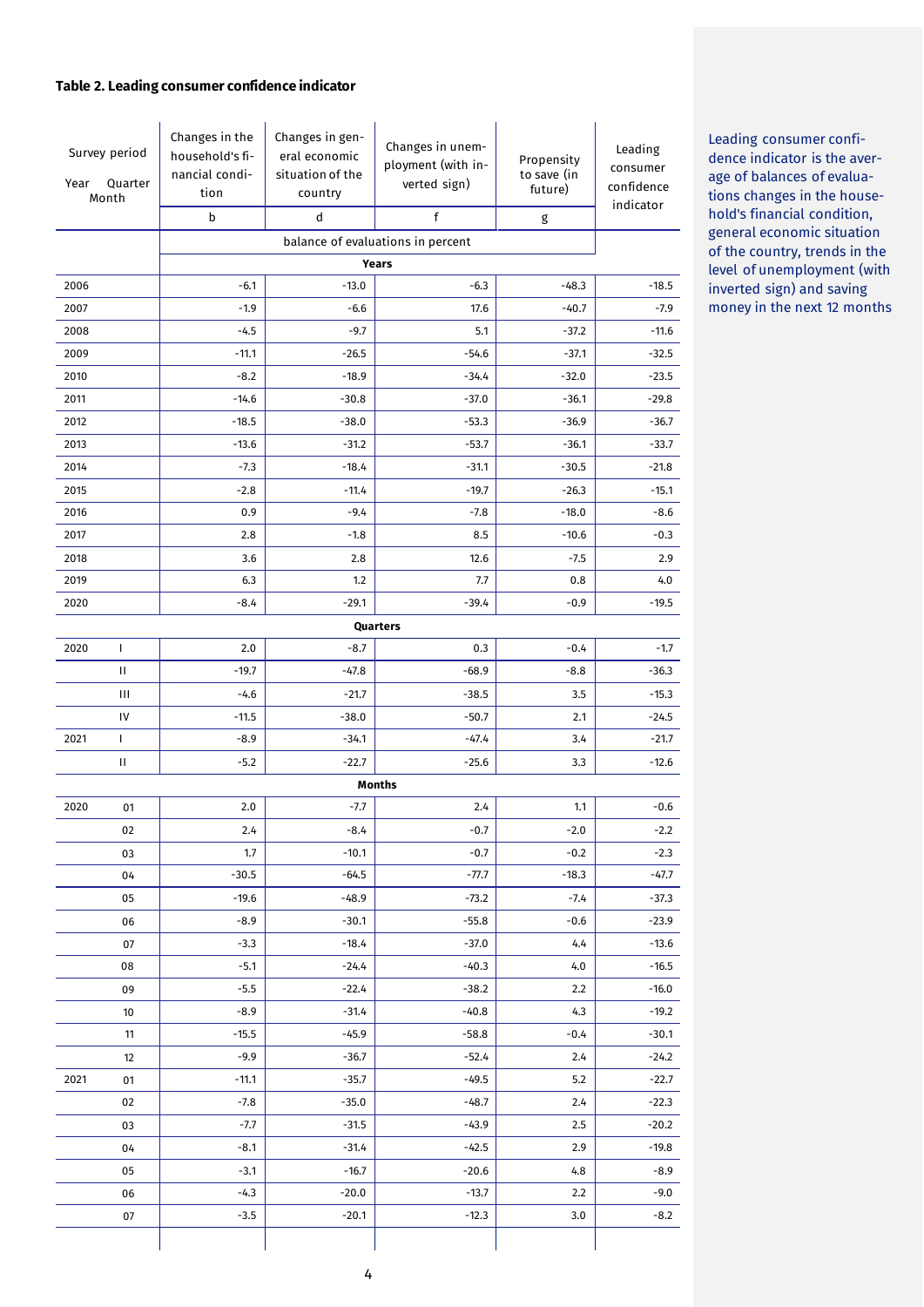

#### **Chart 3. Leading consumer confidence indicator and its component values by month in 2018–2021**

**Chart 4. Leading consumer confidence indicator and its component values by years**



Leading consumer confidence indicator

- Changes in the household's financial condition over the next 12 month
- Changes in general economic situation of the country over the next 12 months
- Changes in unemployment (with inverted sign)
- Propensity to save (in future)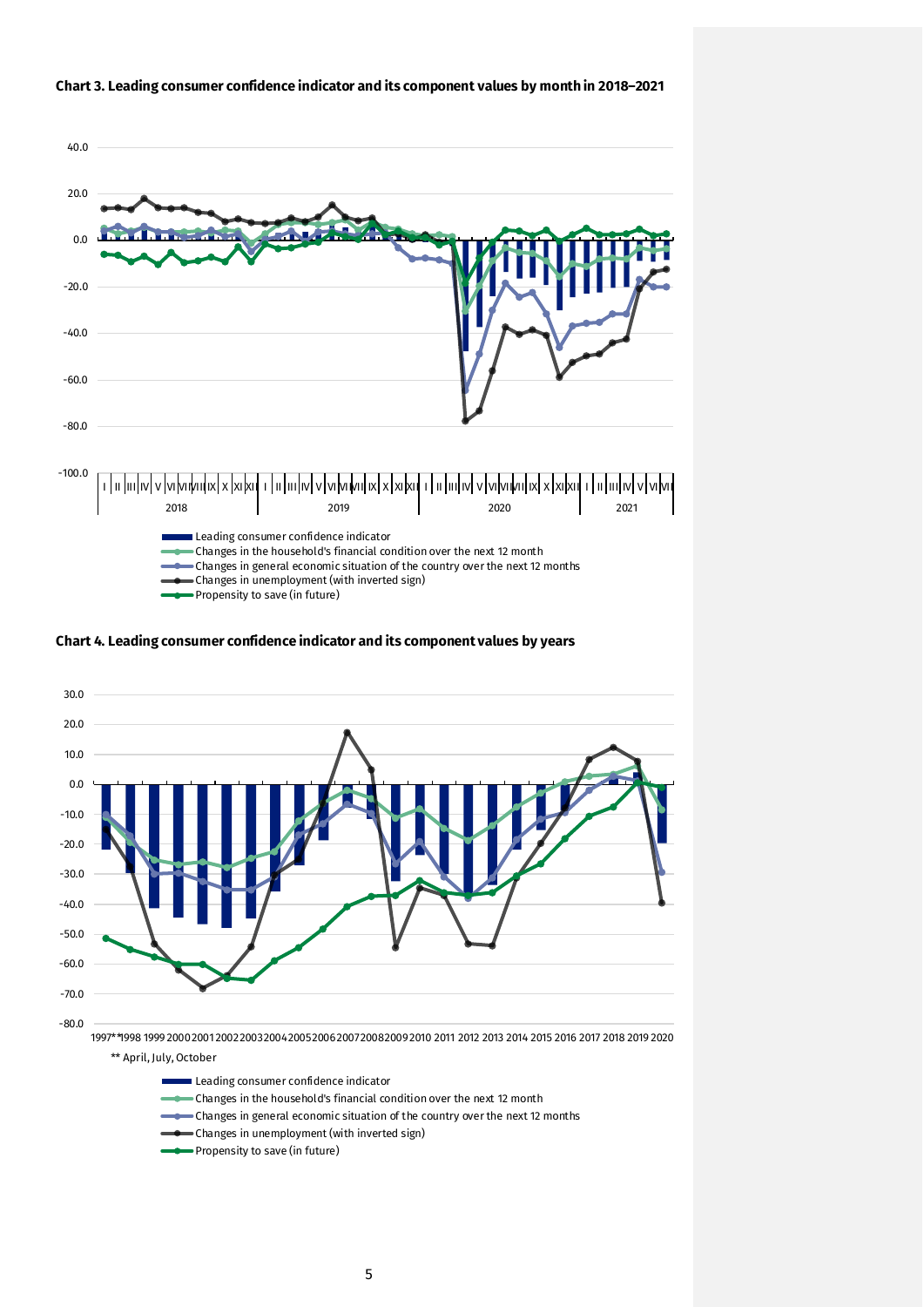# **Annex**

84.6%)

**82.0 %**

respondents declared the impact of the epidemiological situation on responses regarding the consumer tendency (in June it was

# **Additional questions in relation to the epidemiological situation (threat of COVID-19 coronavirus)**

**In July 2021, for 22.7% of respondents, the current epidemiological situation poses a big threat for personal health (decrease of 1.3 percentage points compared to the previous month).** 

## **Impact of the current epidemiological situation on responses to the consumer tendency**

From among respondents declaring the impact of the epidemiological situation on responses regarding the consumer tendency, 54.1% described it as moderate and 27.9% as significant. For 18.0% of respondents, the current situation had no impact on the answers.

**Chart 1. Impact of current epidemiological situation (COVID-19 coronavirus) on responses - response structure (%)**



#### **Fear of losing a job or stopping running your own business due to the current epidemiological situation**

Among the employed (60.8% of respondents), 4.9% of respondents have a definite fear of losing their job or stopping their own business. For the "possible" and "rather not" options, the response rate was 16.5% and 33.3%, respectively. The percentage of working people who do not have any concerns is 42.0%. A small number of working respondents (3.3%) had no opinion.

4.9% of respondents expressed a definite fear of losing their job or stopping their own business

27.9% of respondents declared a significant impact of the epidemiological situation on responses regarding the consumer tendency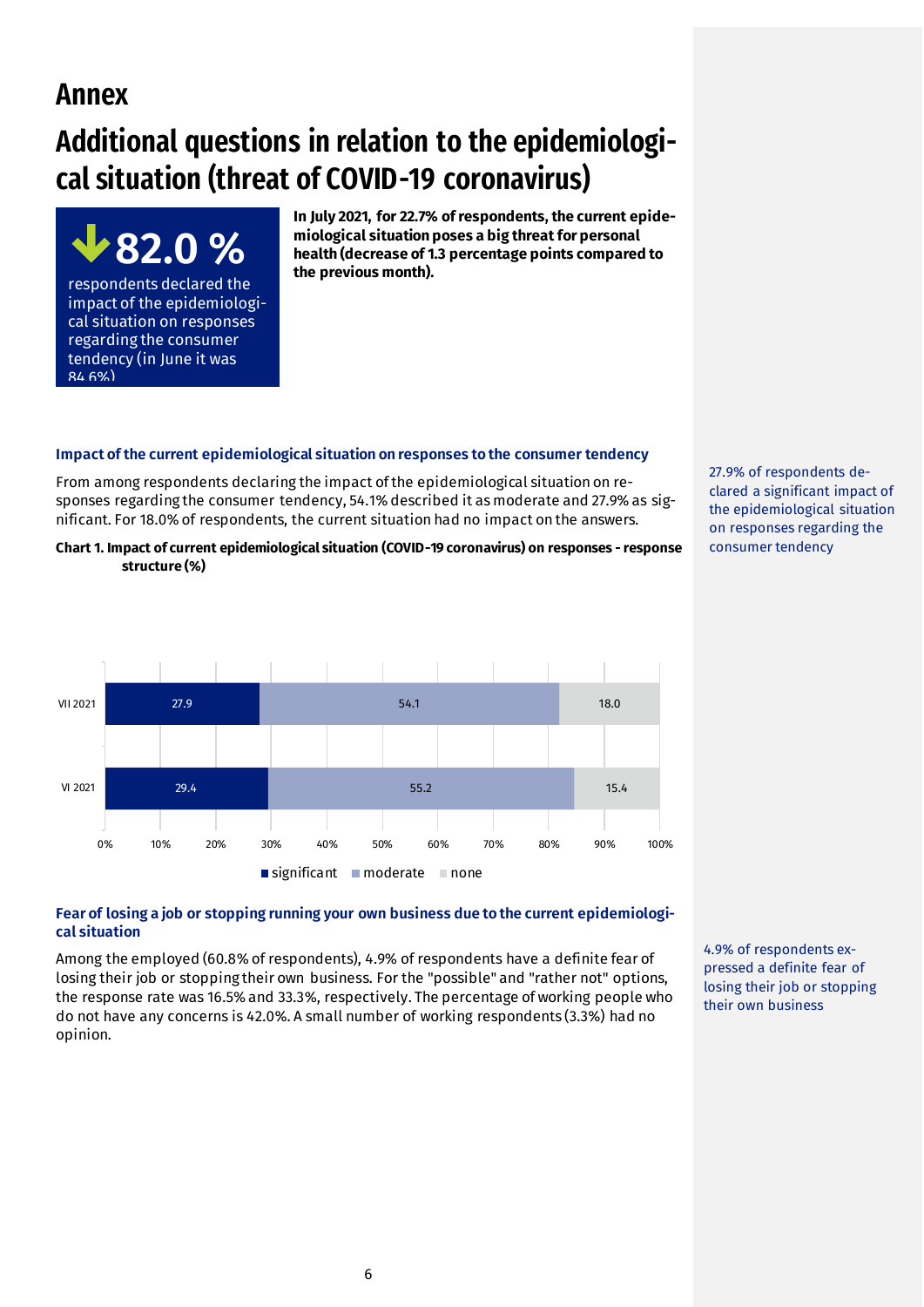

# **Chart 2. Fear of losing your job or stopping your own business due to the current epidemiological situation (COVID-19 coronavirus) - structure of responses for employees (%)**

#### **What threat is the current epidemiological situation for the health of the population of Poland as a whole**

For 33.4% of respondents, the current epidemiological situation poses a big threat to the health of the Polish population as a whole. The average threat is felt by 51.0% of respondents. A small threat is declared by 14.6%, while only 1.0% of respondents said there was no threat.



**Chart 3. What is the threat of the current epidemiological situation (COVID-19 coronavirus) for the health of the population of Poland as a whole - response structure (%)**

According to 33.4% of respondents, the current epidemiological situation poses a big threat to the health of the Polish population as a whole

## **What threat is the current epidemiological situation for personal health**

For 22.7% of respondents, the current epidemiological situation is a big threat to their personal health. 49.5% of respondents feel an average threat. 24.1% declare a small threat, while 3.7% of respondents said no threat.

For 22.7% of respondents, the current epidemiological situation is a big threat to their personal health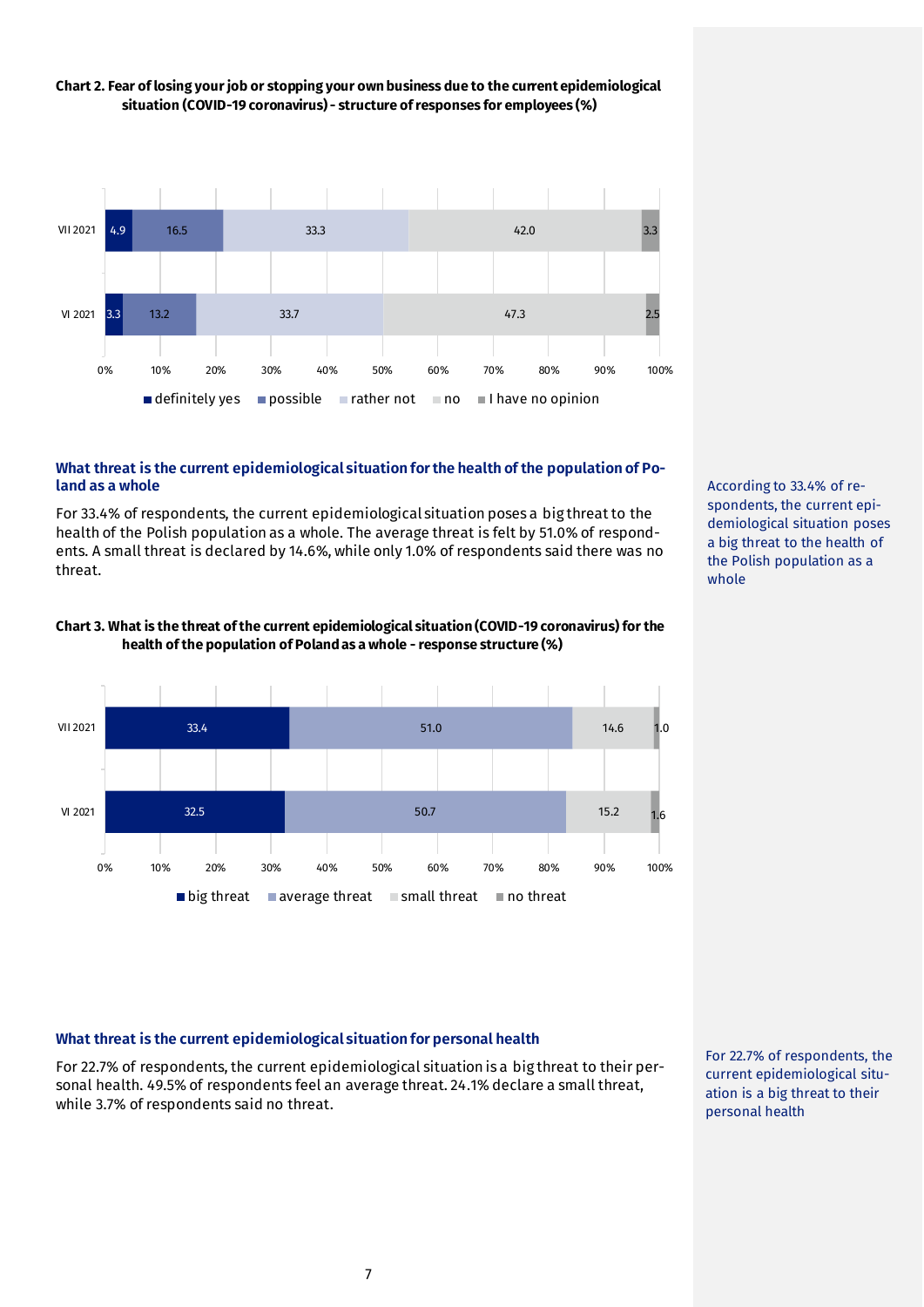

#### **Chart 4. What is the threat of the current epidemiological situation (COVID-19 coronavirus) for personal health - response structure (%)**

# **What threat is the current epidemiological situation for the economy in Poland**

According to 48.0% of respondents, the current epidemiological situation is a big threat to the economy in Poland. The average threat to the economy is felt by 42.8% of respondents. Only 8.7% declare a small threat, while barely 0.5% of respondents declare no threat.

![](_page_7_Figure_4.jpeg)

#### **Chart 5. What is the threat of the current epidemiological situation (COVID-19 coronavirus) for the economy in Poland - response structure (%)**

![](_page_7_Figure_6.jpeg)

## **What threat is the current epidemiological situation for personal financial situation**

For 14.6% of respondents, the current epidemiological situation is a big threat to their personal financial situation. The average threat is felt by 41.4% of those who answered the questions about the consumer tendency. A small threat is declared by 28.2%, while no threat was stated by 15.8% of respondents.

For 14.6% of respondents, the current epidemiological situation is a big threat to their personal financial situation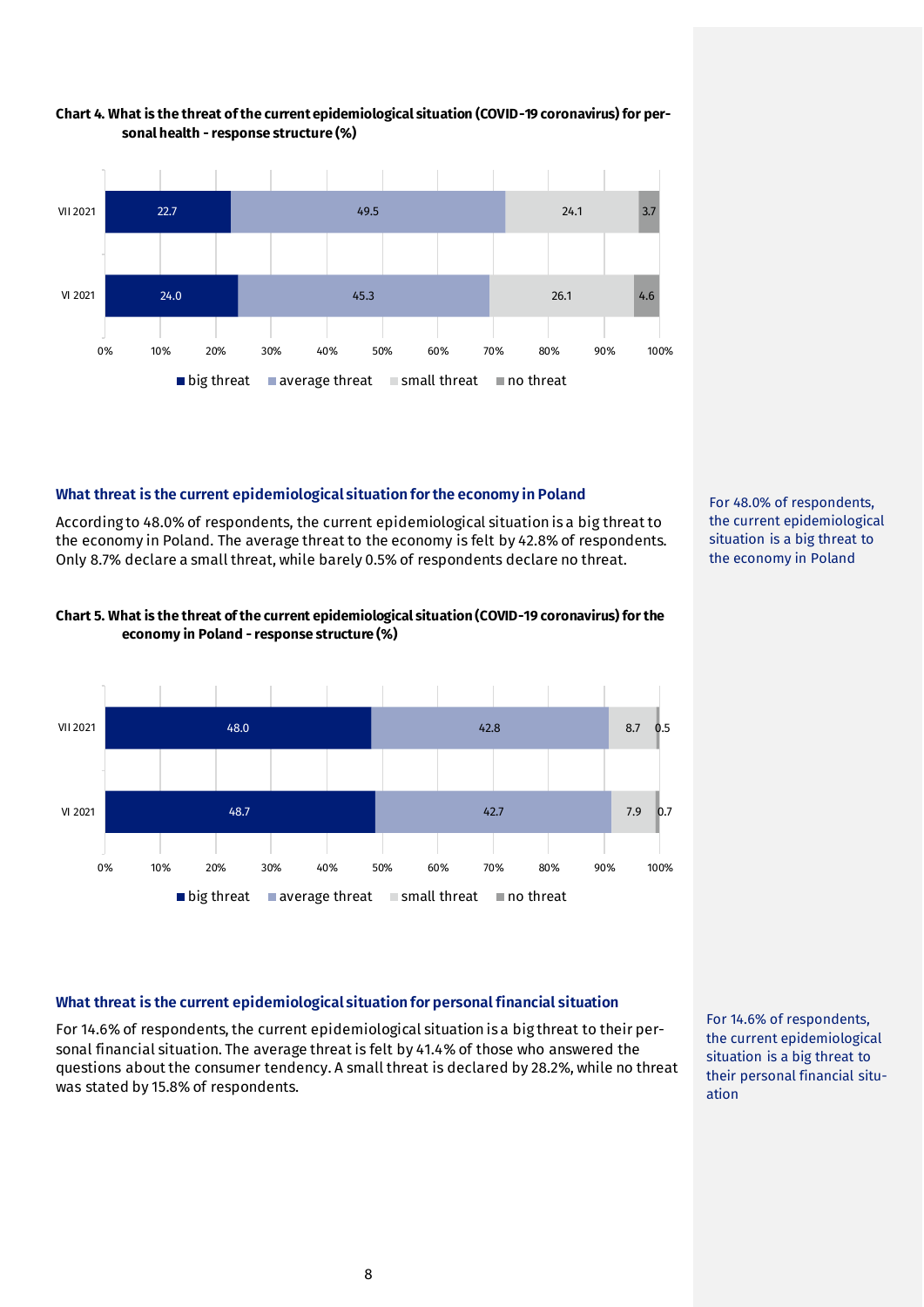![](_page_8_Figure_0.jpeg)

# **Chart 6. What is the threat of the current epidemiological situation (COVID-19 coronavirus) for your**

## **What threat is the current epidemiological situation for everyday life in the local community**

For 17.6% of respondents, the current epidemiological situation is a big threat to everyday life in the local community. The average threat is felt by 53.7% of those who answered the questions about the consumer tendency. 26.1% declare a small threat, while only 2.6% of respondents declare no threat.

**Chart 7. What is the threat of the current epidemiological situation (COVID-19 coronavirus) for everyday life in your local community - response structure (%)**

![](_page_8_Figure_5.jpeg)

For 17.6% of respondents, the current epidemiological situation is a big threat to everyday life in the local community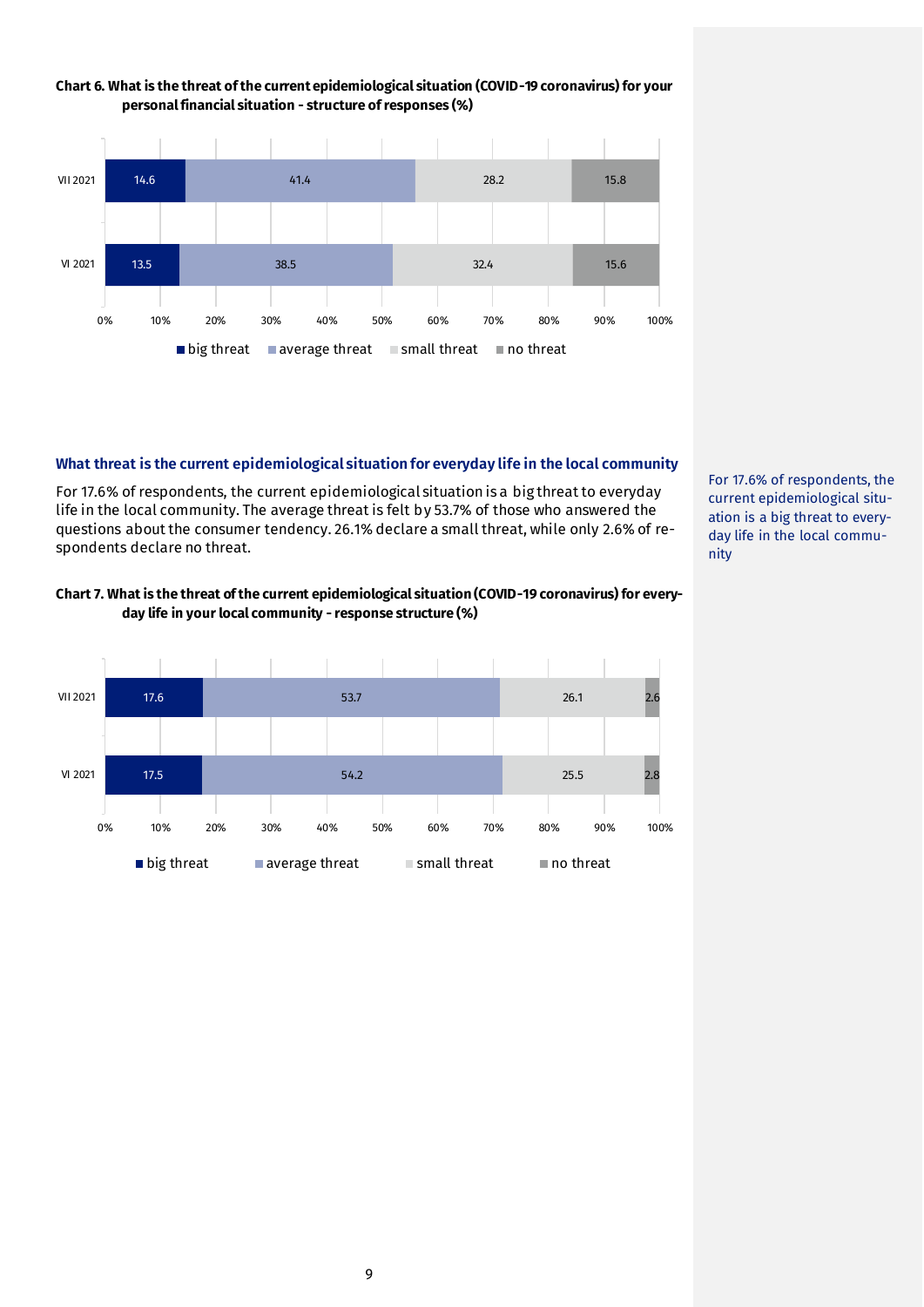#### **Table 1. Additional questions (response rates) - epidemiological situation (COVID-19 coronavirus threat)**

| SPECIFICATION                                                                 |                                             | May 2021 | June 2021 | <b>July 2021</b> |
|-------------------------------------------------------------------------------|---------------------------------------------|----------|-----------|------------------|
| What impact did the current epidemiologi-                                     | significant                                 | 34.9     | 29.4      | 27.9             |
| cal situation have on your responses<br>(COVID-19 coronavirus)?               | moderate                                    | 53.1     | 55.2      | 54.1             |
|                                                                               | none                                        | 12.0     | 15.4      | 18.0             |
| In connection with the current epidemiolog-                                   | definitely yes                              | 3.4      | 2.0       | 2.9              |
| ical situation (COVID-19 coronavirus), are                                    | possible                                    | 9.2      | 7.8       | 10.1             |
| you afraid of losing your job or stopping<br>vour own business?               | rather not                                  | 20.8     | 20.1      | 20.3             |
|                                                                               | no                                          | 25.2     | 28.3      | 25.5             |
|                                                                               | I have no opinion                           | 1.9      | 1.5       | 2.0              |
|                                                                               | not applicable (for non-<br>working people) | 39.5     | 40.3      | 39.2             |
| What threat do you think is the current epi-                                  | big threat                                  | 42.2     | 32.5      | 33.4             |
| demiological situation (COVID-19 corona-                                      | average threat                              | 46.9     | 50.7      | 51.0             |
| virus) for the health of the population of Po-<br>land as a whole?            | small threat                                | 9.0      | 15.2      | 14.6             |
|                                                                               | no threat                                   | 1.9      | 1.6       | 1.0              |
| What threat do you think is the current epi-                                  | big threat                                  | 29.0     | 24.0      | 22.7             |
| demiological situation (COVID-19 corona-<br>virus) for your personal health?  | average threat                              | 49.5     | 45.3      | 49.5             |
|                                                                               | small threat                                | 18.4     | 26.1      | 24.1             |
|                                                                               | no threat                                   | 3.1      | 4.6       | 3.7              |
| What threat do you think is the current epi-                                  | big threat                                  | 61.1     | 48.7      | 48.0             |
| demiological situation (COVID-19 corona-<br>virus) for the economy in Poland? | average threat                              | 35.5     | 42.7      | 42.8             |
|                                                                               | small threat                                | 2.8      | 7.9       | 8.7              |
|                                                                               | no threat                                   | 0.6      | 0.7       | 0.5              |
| What threat do you think is the current epi-                                  | big threat                                  | 16.9     | 13.5      | 14.6             |
| demiological situation (COVID-19 corona-                                      | average threat                              | 41.1     | 38.5      | 41.4             |
| virus) for your personal financial situation?                                 | small threat                                | 28.3     | 32.4      | 28.2             |
|                                                                               | no threat                                   | 13.7     | 15.6      | 15.8             |
| What threat do you think is the current epi-                                  | big threat                                  | 20.9     | 17.5      | 17.6             |
| demiological situation (COVID-19 corona-                                      | average threat                              | 59.5     | 54.2      | 53.7             |
| virus) for everyday life in your local commu-<br>nity?                        | small threat                                | 17.5     | 25.5      | 26.1             |
|                                                                               | no threat                                   | 2.1      | 2.8       | 2.6              |

In case of quoting Statistics Poland data, please provide information: "Source of data: Statistics Poland", and in case of publishing calculations made on data published by Statistics Poland, please include the following disclaimer: "Own study based on figures from Statistics Poland".